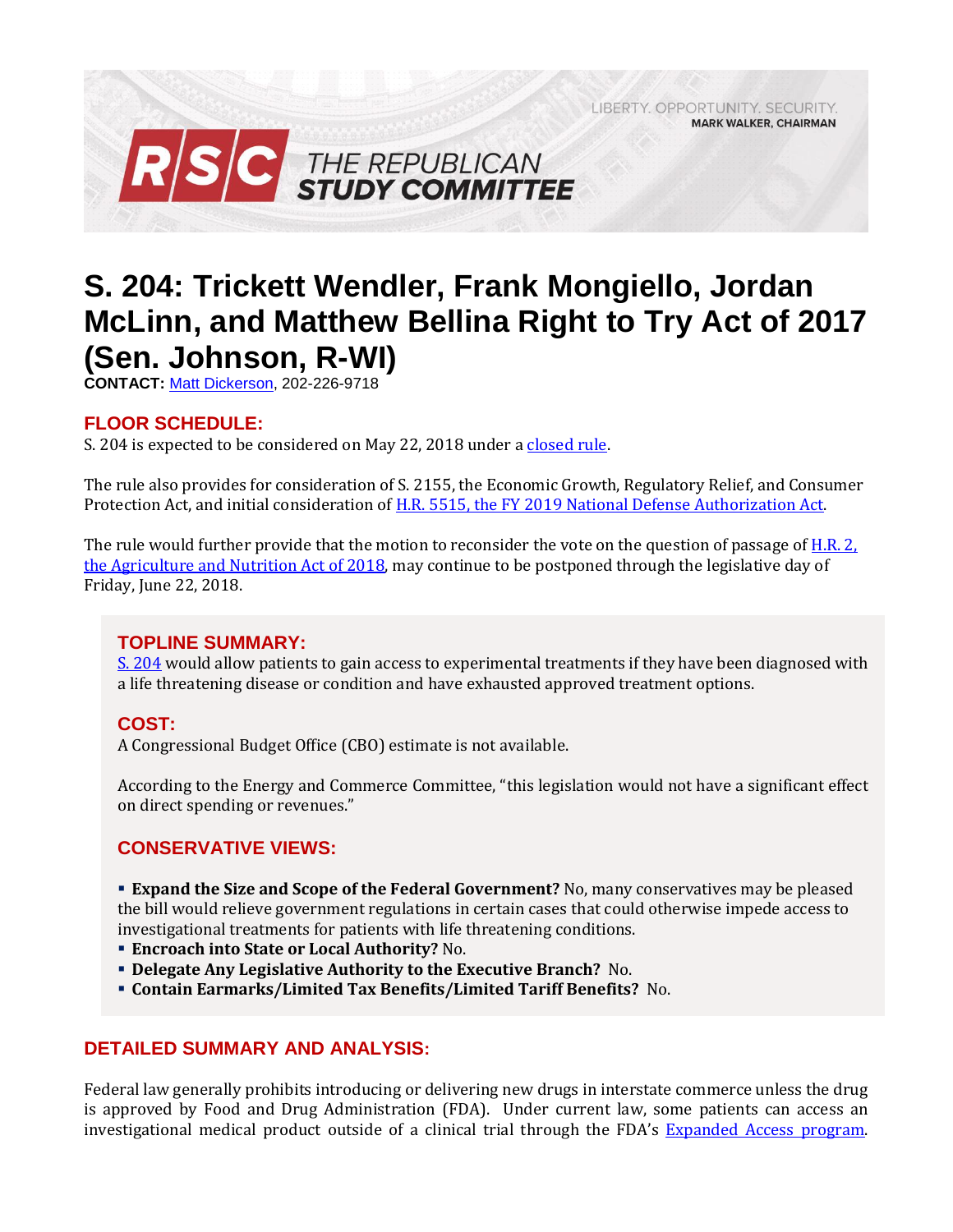However, the program has been [criticized](https://goldwaterinstitute.org/wp-content/uploads/cms_page_media/2015/1/28/Right%20To%20Try.pdf#page=10) because "To most patients, and many physicians outside of major institutions, the process of obtaining expanded access is excessively time-consuming and extremely difficult to navigate." [Forty states](http://righttotry.org/in-your-state/) have passed "Right to Try" laws. According to [CRS](http://www.crs.gov/Reports/LSB10115), "These state laws do not alter federal requirements that restrict access to unapproved drugs. Additionally, because of the Supremacy Clause of the Constitution and the primacy of federal statutes, it seems unlikely that this type of state law could be construed so as to override federal drug regulation."

S. 204 would allow patients to gain access to certain experimental treatments if they have been diagnosed with a [life threatening](https://www.gpo.gov/fdsys/pkg/CFR-2009-title21-vol5/pdf/CFR-2009-title21-vol5-sec312-81.pdf) disease or condition and have exhausted approved treatment options. An eligible patient must be unable to participate in a clinical trial involving the eligible investigational drug. The eligible patient (or the legally authorized representative of the patient) must further provide the treating physician written informed consent regarding the eligible investigational drug.

Compared to the House-passed bill[, H.R. 5247,](https://gallery.mailchimp.com/d4254037a343b683d142111e0/files/7888489a-0fde-4194-8554-ef53435da530/2018_03_20_HR_5247_1_.pdf) the definition of an eligible patient eligible for the right to try under S. 204 is slightly broader. Under H.R. 5247, the eligible would have been required to have a disease or condition in which there is a reasonable likelihood that death will occur in a matter of months, or that the disease or condition will result in significant irreversible morbidity or severely premature death.

Eligible investigative drugs would include an experimental drug that has completed a Phase I clinical trial and has not been approved or licensed by the FDA but for which an active application has been filed, or an experimental drug that is under investigation in a clinical trial intended to form the primary basis of a claim of effectiveness in support of approval or licensure, that is the subject of an active investigational new drug application and active development or production is ongoing, has not been discontinued by a manufacturer, and is not the subject of [a clinical hold.](https://www.fda.gov/Drugs/DevelopmentApprovalProcess/HowDrugsareDevelopedandApproved/ApprovalApplications/InvestigationalNewDrugINDApplication/ucm362971.htm)

Eligible investigative drugs provided to eligible patients under the bill would be exempt from certain current law provisions related to misbranded drugs and devices, labeling or packaging requirements for prescription drugs, and interstate commerce of new drugs. An eligible investigational drug would have to comply with existing FDA regulations related to the labeling, promotion, and recoverable costs of investigational drugs.

The Secretary would not be permitted to use clinical outcomes associated with use under the new alternative pathway to delay or adversely affect the eligible investigational drug's review or approval, unless the drug sponsor requests it or the Secretary makes a determination that use of the clinical outcome is critical to determining the drug's safety. The Secretary would be required to provide written notice of such a determination to the sponsor, including a public health justification, which would be made part of the administrative record, and the determination could not be delegated below the director of the agency center responsible for premarket review of the eligible investigational drug.

The manufacturer or sponsor would also be required to post an annual summary of any provision of an eligible investigational drug under the bill.

The Secretary would be required to post an annual summary of use of the right to try provided by the bill on the FDA website.

The bill would provide that the sponsor, manufacturer, prescriber, dispenser, or other entity shall not be liable with respect to any alleged act or omission related to an eligible investigational drug provided to an eligible patient pursuant to the bill, unless the relevant conduct constitutes reckless or willful misconduct, gross negligence, or an intentional tort.

The bill further provides that a sponsor manufacturer, prescriber, dispenser, or other entity shall not be liable for their determination to not provide access to an investigational drug under the bill.

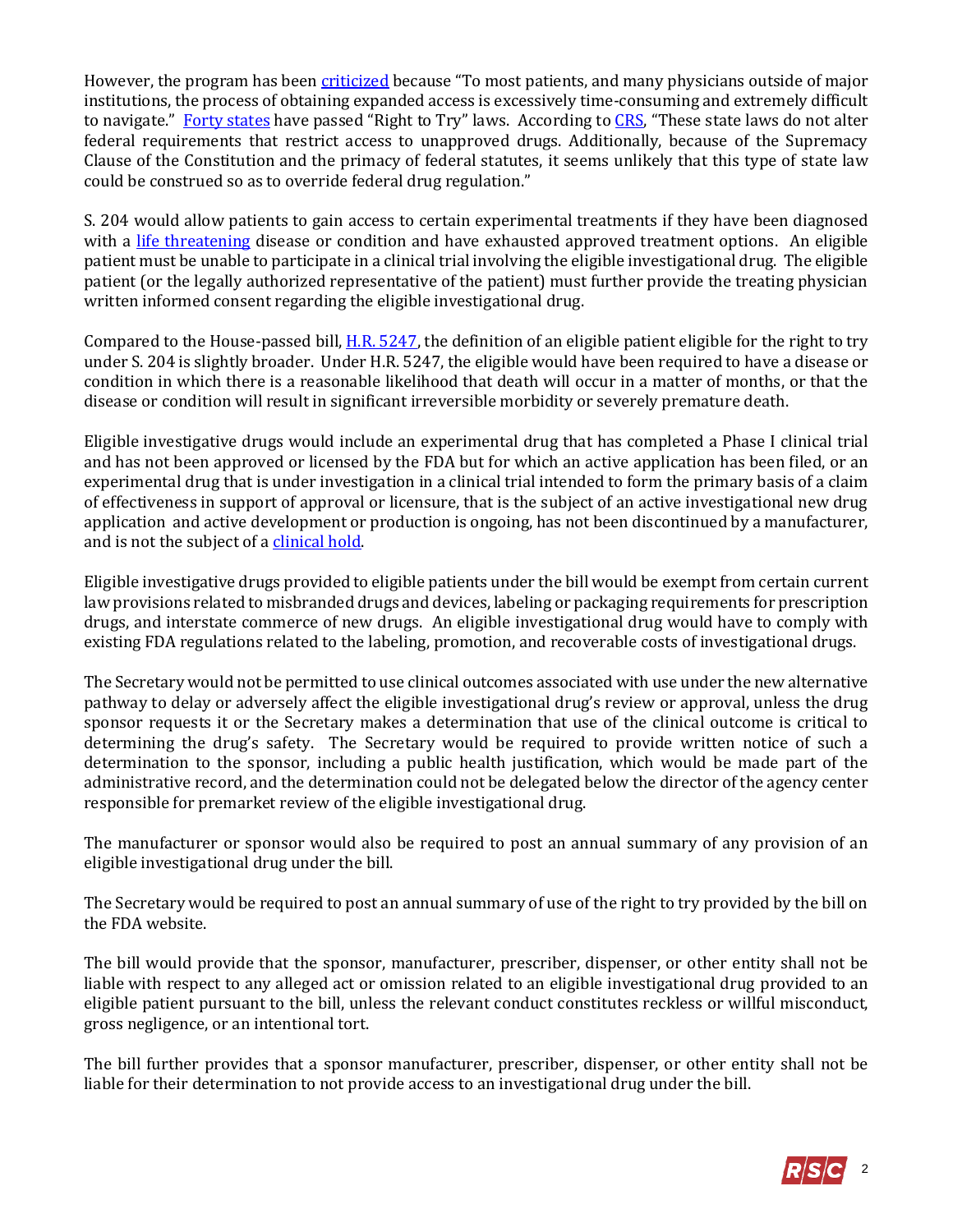The bill includes the sense of Senate that the bill: "does not establish a new entitlement or modify an existing entitlement, or otherwise establish a positive right to any party or individual; does not establish any new mandates, directives, or additional regulations; only expands the scope of individual liberty and agency among patients, in limited circumstances; is consistent with, and will act as an alternative pathway alongside, existing expanded access policies of the Food and Drug Administration; will not, and cannot, create a cure or effective therapy where none exists; recognizes that the eligible terminally ill patient population often consists of those patients with the highest risk of mortality, and use of experimental treatments under the criteria and procedure described in such section 561A involves an informed assumption of risk; and establishes national standards and rules by which investigational drugs may be provided to terminally ill patients."

## **OUTSIDE GROUP SUPPORT:**

- **Americans for Prosperity [Key Vote](http://afpscorecard.org/#singleAlert)**
- **FreedomWorks [Key Vote](http://www.freedomworks.org/content/key-vote-yes-trickett-wendler-frank-mongiello-jordan-mclinn-and-matthew-bellina-right-try-0)**
- Abigail Alliance for Better Access to Developmental Drugs
- American Commitment
- Americans for Limited Government
- Athletes for Care
- Campaign for Liberty
- Center for Individual Freedom
- Coalition for Access Now
- Competitive Enterprise Institute
- Cures Within Reach
- Digestive Disease National Coalition
- Dystrophic Epidermolysis Bullosa Research Association of America
- Federal Law Enforcement Officers Association Foundation
- Foundation to Open Access to Cancer Cures
- Freedom Partners
- Gastroparesis Patient Association for Cures and Treatments, Inc.
- Goldwater Institute
- G-PACT
- Have a Heart Foundation
- Hope Now for ALS
- Idaho Freedom Foundation
- Independent Women's Voice
- Institute for Justice
- KK125 Ovarian Cancer Research Foundation
- Libre Initiative
- Little Hercules Foundation
- METAvivor Research and Support, Inc.
- Mississippi Public Policy Center
- MyRightToTryNOW
- NAC Have a Heart Foundation
- One Woman Many Lakes
- Rare Disease United Foundation
- Rio Grande Foundation
- Sarcoidosis of Long Island
- Taxpayers Protection Alliance
- Teen Cancer America

#### **COMMITTEE ACTION:**

S. 204 was introduced on January 24, 2017, and referred to the Senate Health, Education, Labor, and Pensions Committee. The Senate passed the bill by unanimous consent on August 3, 2017.

The House considered and passed similar legislation, H.R. 5247, the Trickett Wendler, Frank Mongiello, [Jordan McLinn, and Matthew Bellina Right to Try Act of 2018,](https://gallery.mailchimp.com/d4254037a343b683d142111e0/files/7888489a-0fde-4194-8554-ef53435da530/2018_03_20_HR_5247_1_.pdf) on March 21, 2018, by a [267](http://clerk.house.gov/evs/2018/roll121.xml) – 149 vote. H.R. 5247 had previously failed under suspension by a  $259 - 140$  vote on March 13, 2018.

The Energy and Commerce Committee held a [hearing](https://energycommerce.house.gov/hearings/examining-patient-access-investigational-drugs/) on the topic of patient access to investigational drugs on October 3, 2017, but no further Committee action has occurred.